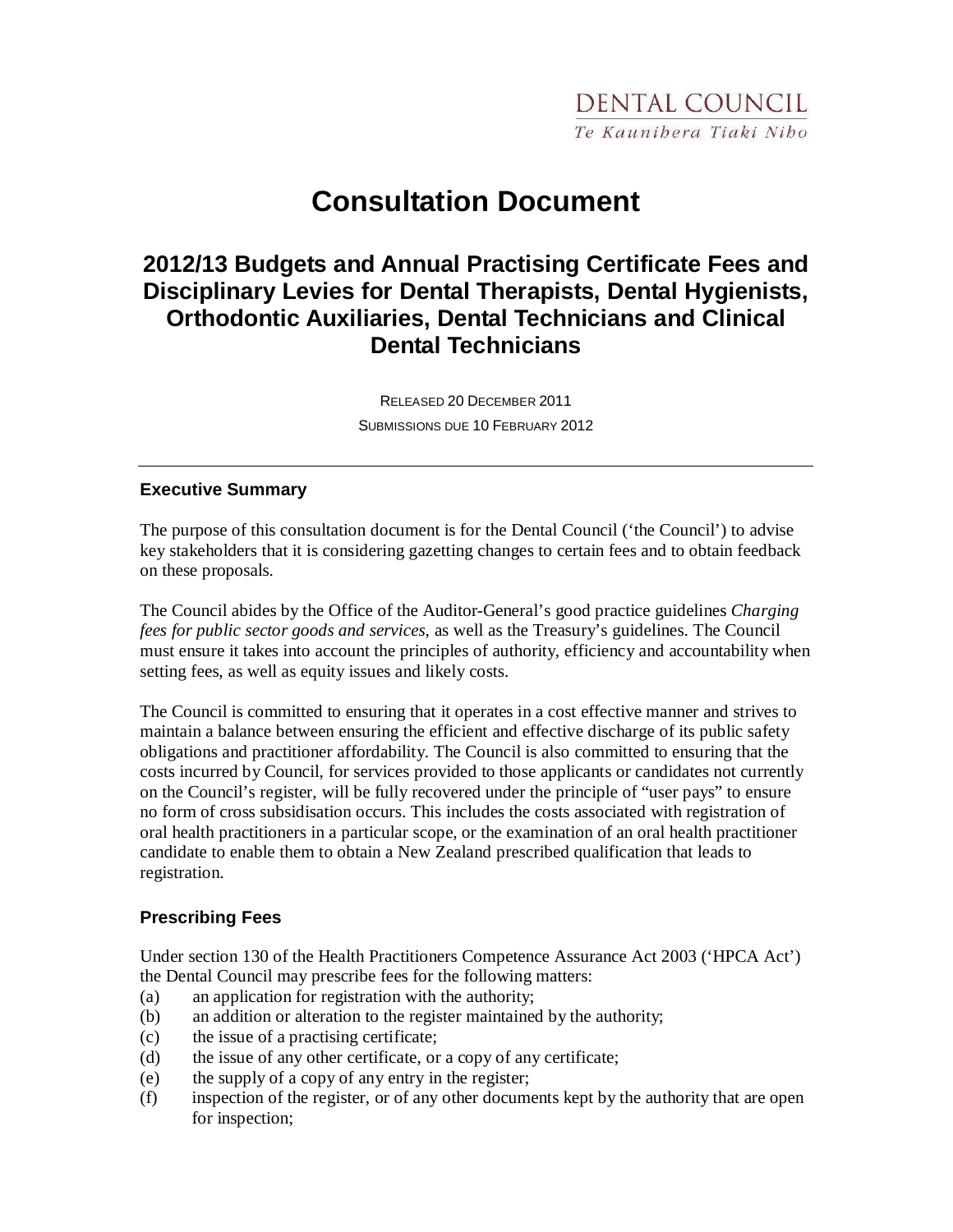- (g) the supply to any health practitioner of any documents, other than certificates of registration, required by him or her for the purpose of seeking registration overseas;
- (h) examinations set or approved by the authority;
- (i) any other matter that relates to anything the authority is required to do in order to carry out its functions.

# **2012/13 Budgets**

The 2012/13 draft budgets were approved by Council at its meeting on 5 December 2011 to be issued for stakeholder consultation. The Council's proposal to increase fees has not been taken lightly, but it is deemed necessary to ensure cost recovery and its ongoing viability.

In 2012/13 a surplus of \$286k is being budgeted to provide for the replenishment of the dentist competence and disciplinary reserves and operational reserves for all professions. The minimum dentist competence and disciplinary reserves are set at \$105k and \$175k respectively and are held to provide funding primarily for third party costs associated with Competence Review Committees, Professional Conduct Committees and the proceedings of the Health Practitioners Disciplinary Tribunal. With respect to operational reserves for all professions, these are maintained at 1/12 of budgeted gross non Annual Practising Certificate (APC) revenue and expenditure to provide a buffer against any unexpected operational costs.

Minimum disciplinary reserves for therapy, hygiene and technology are set at zero under Council's policy, as Council has the ability under the HPCA Act to levy practitioners for discipline costs at any time. In 2011/12 the first discipline cases for many years arose in the professions of hygiene and technology. These costs are being met from existing discipline reserves held by these professions.

Where appropriate the Dental Council will refund surplus operational and disciplinary reserves held above minimum levels. Significant refunds have been made particularly to the non dentist professions over the last two years by way of a reduction in the overall APC fees and disciplinary levies. This ensures that the Dental Council remains compliant with the full cost recovery model and does not accumulate excess reserves above what is needed to meet its statutory obligations.

The following 2012/13 draft budget is proposed by Council: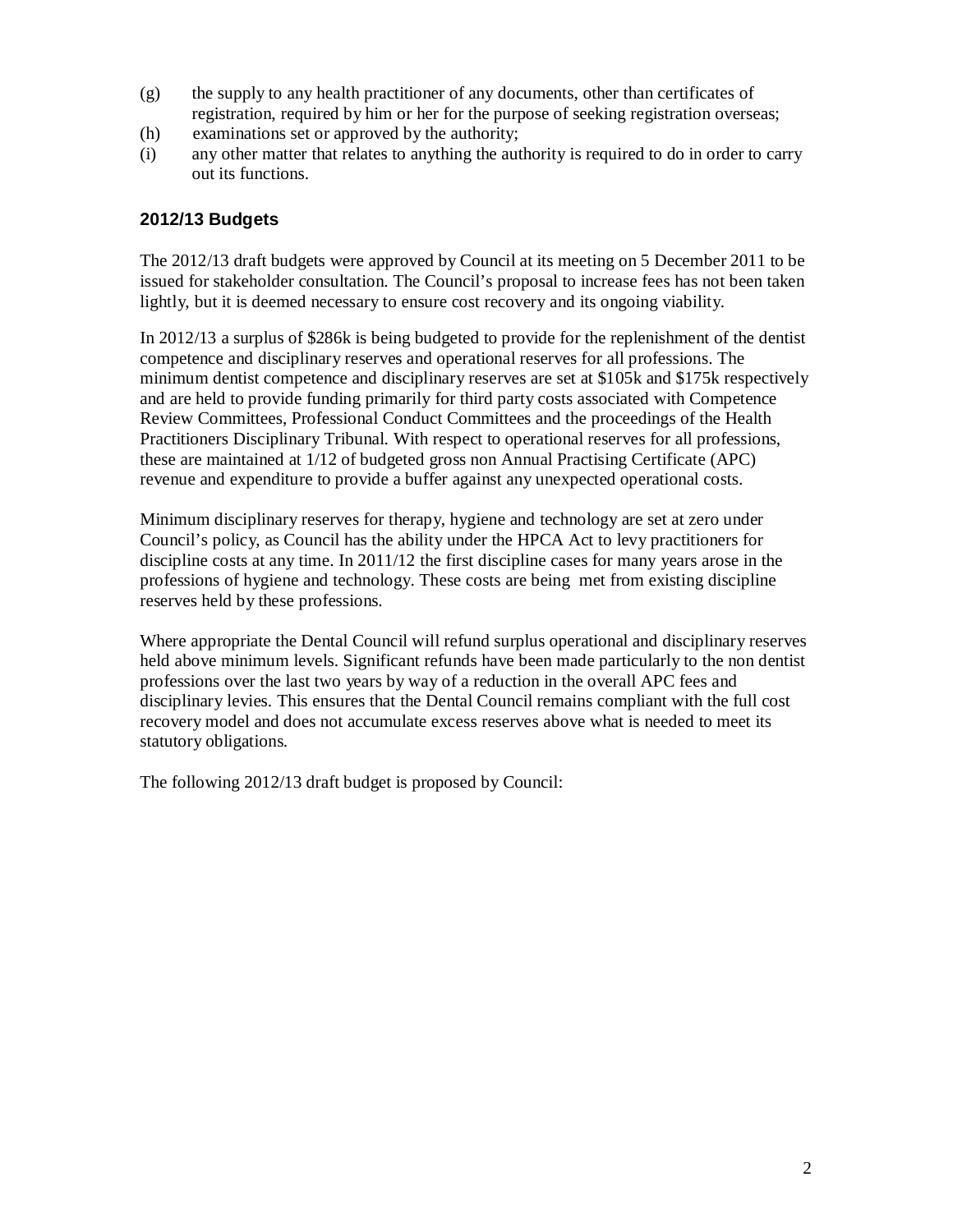| Summary - Draft Budget 2012/13                                                                         | \$                   |
|--------------------------------------------------------------------------------------------------------|----------------------|
| Income                                                                                                 | 3,017,283            |
| Expenditure                                                                                            | 2,731,700            |
| <b>Net Surplus</b>                                                                                     | 285,583              |
| <b>Council activity</b>                                                                                |                      |
| <b>Income</b>                                                                                          |                      |
| From Recertification (APC Fees)                                                                        | 2,100,860            |
| <b>From Other Activities</b>                                                                           | 168,601<br>2,269,461 |
|                                                                                                        |                      |
| <b>Expenditure</b><br>General Administration Expenditure (Secretariat) <sup>7</sup>                    | 1,771,100            |
| <b>Council Project Expenditure</b>                                                                     |                      |
| Finance and management                                                                                 | 39,000               |
| Data collection                                                                                        | 10,800               |
| Education                                                                                              | 11,400               |
| Recertification and registration                                                                       | 109,300              |
| Communications                                                                                         | 23,400               |
| Council liaison and meeting costs                                                                      | 319,000              |
| Contingency                                                                                            | 10,000<br>522,900    |
|                                                                                                        |                      |
| Net deficit from Council Activities*                                                                   | $-24,539$            |
| * The deficit of \$25k relates to depreciation of \$49k less \$24k for Capital<br>Replacement APC Fees |                      |
| <b>Profession Activity</b><br><b>Income</b>                                                            |                      |
| From Recertification (APC Fees & Disciplinary Levies)                                                  | 228,622              |
| From Registration and Examination fees                                                                 | 519,200              |
|                                                                                                        | 747,822              |
| <b>Expenditure</b>                                                                                     |                      |
| Project                                                                                                |                      |
| Health and competence                                                                                  | 154,300              |
| Examinations<br>Recertification and registration                                                       | 148,900              |
| Liaison                                                                                                | 123,700<br>10,800    |
|                                                                                                        |                      |
|                                                                                                        | 437,700              |
| <b>Net surplus from Profession Activities</b>                                                          | 310,122              |
|                                                                                                        |                      |
| <b>Total surplus from Council and Profession Activities</b>                                            | 285,583              |

 1 The 2012/13 budgets include provision for the costs of the Shared Administrative Secretariat consolidation business case whereby the Dental Council secretariat may be combined with the secretariats of other participating health regulatory authorities. This budget provision has an impact of around \$10 to \$20 per practitioner, depending on professional group.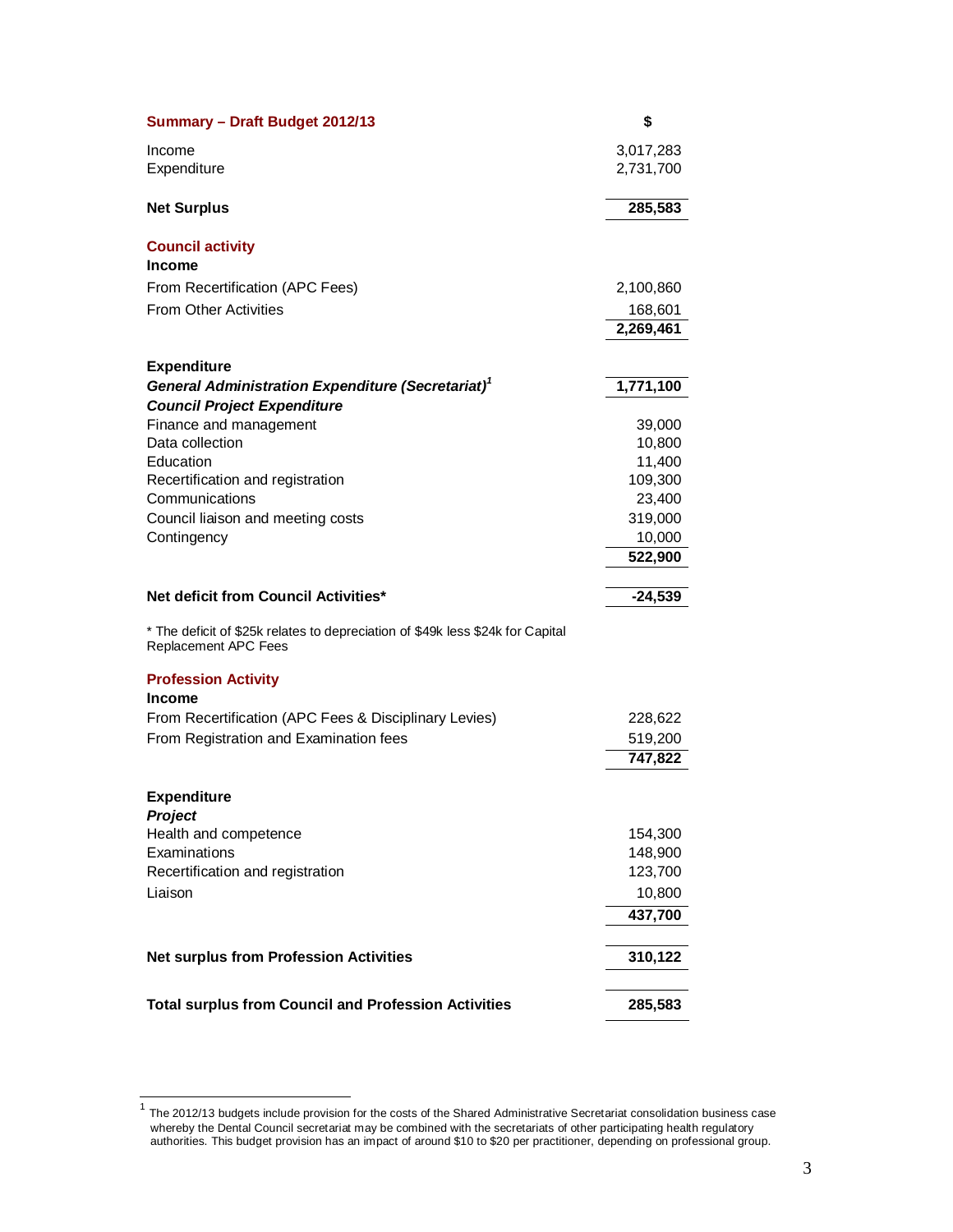Council activities relate to those activities that are generally non profession specific and include the administrative costs of the Secretariat, Council member fees and meeting costs, committee costs including the Audit  $\&$  Risk Management Committee, Continuing Professional Development Committee and other Council committees. Other Council activities include consultations, publications such as the newsletter and liaison with local and overseas (mainly Australia) professional bodies and regulatory authorities.

Profession activity represents APC fee revenue (after meeting net Council costs) and disciplinary levy revenue together with specific profession revenue and expenditure. All operational and disciplinary reserves are held at profession level, with the exception of Capital Replacement fees, which are credited to a capital replacement reserve at Council level to meet capital expenditure.

In 2012/13 operational and disciplinary reserves will be maintained for three groups, which will be dentists; therapists, hygienists and orthodontic auxiliaries; dental technicians and clinical dental technicians. For therapists and hygienists this change is due to the increasing number of dual trained graduates in both therapy and hygiene, which makes gazetting and managing the separate APC fees and maintaining separate reserves for each profession, impracticable. The decision to combine the reserves for therapy and hygiene was approved by Council at its meeting of 6 December 2010.

To achieve this, the Council has been progressively, over the last two years, been refunding the surplus operational and disciplinary reserves for the therapy and hygiene professional groups. This was necessary to recognise the separate APC fee and disciplinary levy contributions members of the therapy and hygiene professional groups have been making since their separate reserves were first established in 2004. At the conclusion of the 2011/12 financial year the separate reserve balances for the professional groups of therapists and hygienists (including orthodontic auxiliaries) will be combined.

# **Proposed 2012/13 APC Fees and disciplinary levies (GST exclusive)**

The following table sets out the current 2011/12 APC fees and disciplinary levies and the proposed 2012/13 APC fees and disciplinary levies (GST exclusive), approved by Council to go out for consultation to obtain stakeholder feedback.

| <b>Professional</b><br><b>Group</b> | 2011/12        | 2011/12             | 2011/12          | 2012/13        | 2012/13          | 2012/13          |
|-------------------------------------|----------------|---------------------|------------------|----------------|------------------|------------------|
|                                     | <b>APC Fee</b> | <b>Disc</b><br>Levy | <b>Total Fee</b> | <b>APC Fee</b> | <b>Disc Levy</b> | <b>Total Fee</b> |
| Dental therapists                   | \$415.14       | (\$30.12)           | \$385.02         | \$412.11       | (\$0.38)         | \$411.73         |
| Dental hygienists                   | \$317.97       | (\$40.89)           | \$277.08         | \$412.11       | (\$0.38)         | \$411.73         |
| Orthodontic<br>auxiliaries          | \$315.06       | (\$41.09)           | \$273.97         | \$412.11       | (\$0.38)         | \$411.73         |
| Dental technicians                  | \$459.73       | (\$53.66)           | \$406.07         | \$610.83       | (\$20.94)        | \$589.89         |
| Clinical dental<br>technicians      | \$459.73       | (\$53.66)           | \$406.07         | \$610.83       | (\$20.94)        | \$589.89         |

With respect to the first three professional groups the APC fee on its own ranges from a small decrease for therapists to an increase of around \$100 for hygienists and orthodontic auxiliaries. The proposed increase for technicians is around \$130 per annum. The negative numbers for disciplinary levies reflect the refund of disciplinary levies over the two years.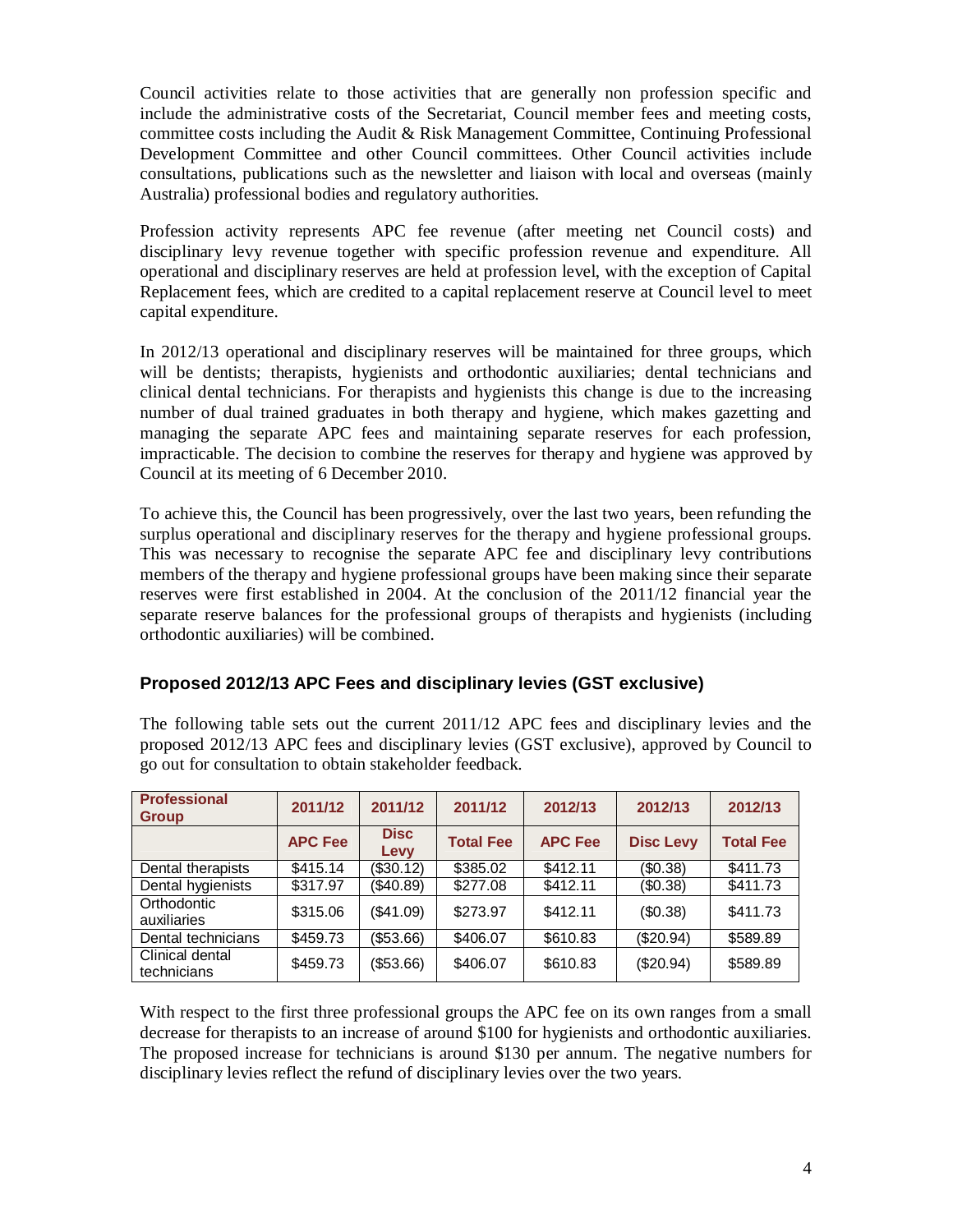To gain a clearer picture of the movement in APC fees (excluding disciplinary levies) from 2011/12 to 2012/13, account needs to be taken of the significant refunds of surplus operational reserves included in the calculation of APC fees in 2011/12. The other factor to be considered when comparing the APC fees for 2011/12 to 2012/13 is the drop in the capital replacement fee. This fee was set at \$76.48 per practitioner for 2011/12 and drops to \$6.85 in 2012/13. The capital replacement fee is at the same rate for all practitioners regardless of profession and is used to fund Council capital expenditure.

| <b>Professional</b><br><b>Group</b> | <b>APC Fee</b> | Add back one off<br>operational reserve<br><b>APC fee credit</b> | <b>Reduction in</b><br><b>Capital</b><br><b>Replacement</b><br><b>APC</b> fee | <b>Other</b><br><b>Adjustments</b> | <b>APC Fee</b> |
|-------------------------------------|----------------|------------------------------------------------------------------|-------------------------------------------------------------------------------|------------------------------------|----------------|
|                                     | 2011/12        | 2011/12                                                          | 2012/13                                                                       | 2012/13                            | 2012/13        |
| Dental<br>therapists                | \$415.14       | \$87.41                                                          | (\$69.63)                                                                     | (\$20.81)                          | \$412.11       |
| Dental<br>hygienists                | \$317.97       | \$184.58                                                         | (\$69.63)                                                                     | (\$20.81)                          | \$412.11       |
| Orthodontic<br>auxiliaries          | \$315.06       | \$187.49                                                         | (\$69.63)                                                                     | (\$20.81)                          | \$412.11       |
| Dental<br>technicians               | \$459.73       | \$86.64                                                          | (\$69.63)                                                                     | \$134.09                           | \$610.83       |
| Clinical dental<br>technicians      | \$459.73       | \$87.10                                                          | (\$69.63)                                                                     | \$133.63                           | \$610.83       |

This table reflects the analysis of movement in APC fees only:

The true increase in dental technician and clinical dental technician APC fees in 2012/13 compared to 2011/12 of \$64 per practitioner reflects in part the projected shortfall in the technicians operational reserve balance as at 31 March 2012 of \$26k. This shortfall has arisen mainly due to increased costs in 2011/12 relating to scopes and codes of practice consultations. In line with Council's policy, reserve deficits are replenished in the next recertification cycle. The other main factor in the increase in technicians' APC fees relates to a 2012/13 budget drop in the number of registered technician practitioners to 331 compared to budget 2011/12 of 351.

A comparison of APC fees (includes disciplinary levies) (GST exclusive) over the last three years:

| <b>Professional Group</b>   | 2009/10  | 2010/11  | 2011/12  | 2012/13       | 2013/14  |
|-----------------------------|----------|----------|----------|---------------|----------|
|                             | Actual   | Actual   | Actual   | <b>Budget</b> | Plan     |
| Dental therapists           | \$561.78 | \$498.67 | \$385.02 | \$411.73      | \$428.06 |
| Dental hygienists           | \$528.89 | \$410.67 | \$277.08 | \$411.73      | \$428.06 |
| Orthodontic auxiliaries     | \$333.33 | \$298.67 | \$273.97 | \$411.73      | \$428.06 |
| Dental technicians          | \$533.33 | \$654.22 | \$406.07 | \$589.89      | \$528.95 |
| Clinical dental technicians | \$666.66 | \$790.22 | \$406.07 | \$589.89      | \$528.95 |

In 2013/14 the APC fees for technicians should decrease once operational reserves are restored to minimum levels in 2012/13, so long as practitioner numbers remain steady. The orthodontic auxiliary APC fee, as part of the combined therapist/hygienist professional group, is now fully aligned with the APC fees for this group. Previously orthodontic auxiliary APC fees were costed at a nominal percentage of the hygienist's APC fee.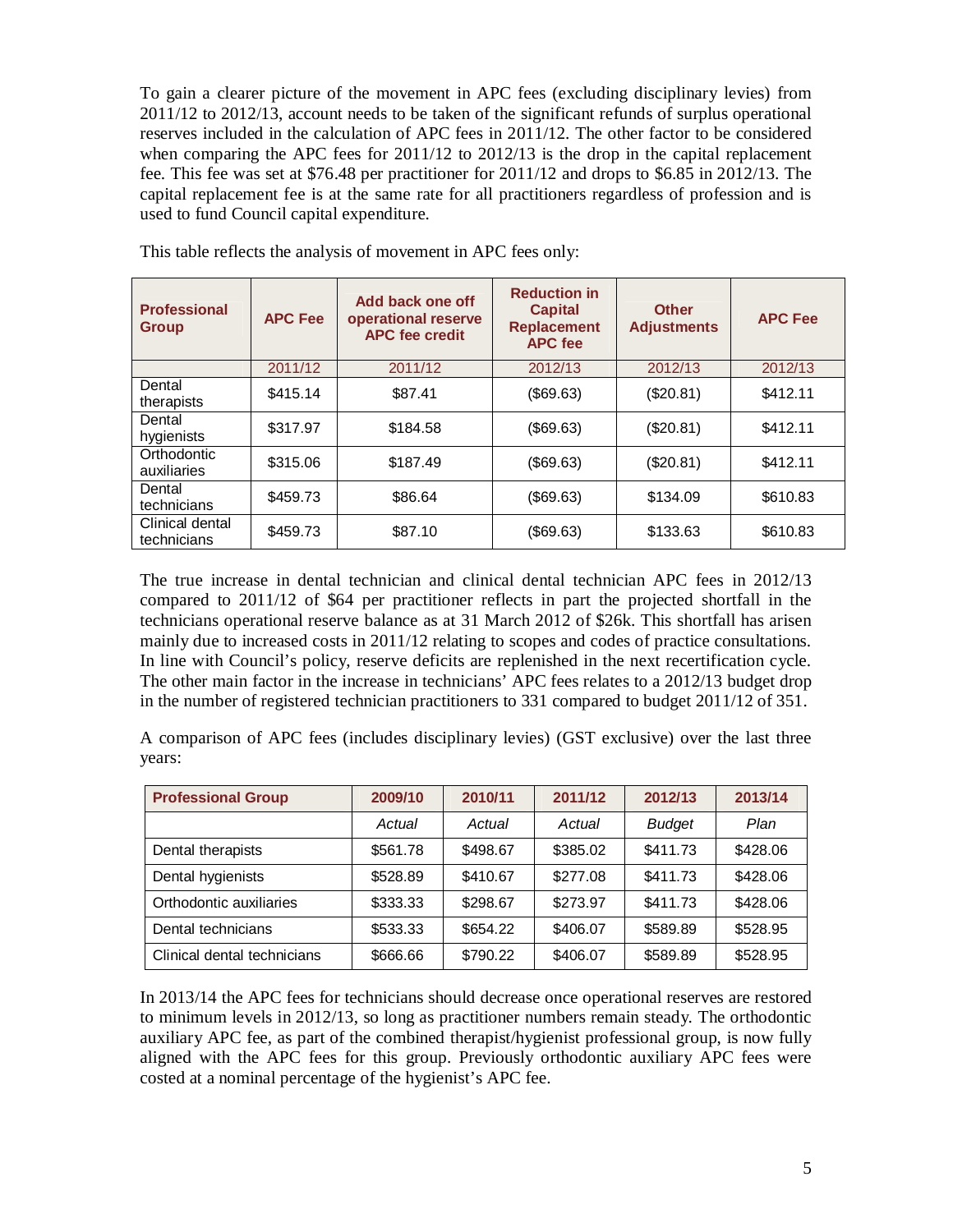#### **Proposal to increase examination and registration fees**

Examination and registration fees are charged to those applicants or candidates not yet on the Council's register and therefore they do not yet hold an annual practising certificate. The Council is proposing to increase its examination and registration fees to take effect from 1 April 2012. Having established the estimated cost of these activities for the 2012/13 year, the fees are based on full cost recovery for services offered to these potential registrants.

As a result the Council is proposing an increase in examination fees by an average of 24% and an increase in registration fees by an average of 18%, with effect from 1 April 2012, subject to feed back on consultation and Council's final approval. Failure to increase these fees by Council would result in cross subsidisation from those practitioners that currently hold an APC to potential new registrants or examination candidates.

The following table sets out the changes in the examination and registration fees schedules (GST exclusive):

| <b>Examination Fees</b>                                                                                                                                                                        | <b>Current</b><br>Fee \$ | <b>Proposed</b><br>Fee \$ |
|------------------------------------------------------------------------------------------------------------------------------------------------------------------------------------------------|--------------------------|---------------------------|
| Application for assessment of eligibility to enter the New Zealand Dental Registration<br>Examination (NZDREX) - Overseas Trained Dentist Preliminary (OTDP) written<br>examination            | 462.22                   | 606.74                    |
| Subsequent application for assessment of eligibility to enter the New Zealand Dental<br>Registration Examination (NZDREX) - Overseas Trained Dentist Preliminary (OTDP)<br>written examination | 462.22                   | 606.74                    |
| New Zealand Dental Registration Examination (NZDREX) - clinical examination                                                                                                                    | 4.124.44                 | 5.414.12                  |
| New Zealand Dental Registration Examination (NZDREX) - clinical examination re-sits (only<br>applicable to candidates who entered the clinical examination prior to December 2009)             | 1,724.44                 | 2,320.24                  |
| New Zealand Dental Specialist Registration Examination                                                                                                                                         | 13,354.67                | 14,995.09                 |
| New Zealand Dental Therapist Registration Examination (NZDTREX) - clinical examination<br>(per candidate fee where there is less than a total of 5 candidates sitting the same<br>examination) | 5,389.33                 | 3,976.30                  |
| New Zealand Dental Therapist Registration Examination (NZDTREX) - clinical examination<br>(per candidate fee where there is a total of 5 or more candidates sitting the same<br>examination)   | 4,759.11                 | 3,552.70                  |
| New Zealand Dental Therapist Registration Examination (NZDTREX) - written examination<br>(per candidate fee where there is less than a total of 5 candidates sitting the same<br>examination)  | 2,368.00                 | 2.569.00                  |
| New Zealand Dental Therapist Registration Examination (NZDTREX) - written examination<br>(per candidate fee where there is a total of 5 or more candidates sitting the same<br>examination)    | 1,783.11                 | 2.108.50                  |
| New Zealand Dental Hygienist Registration Examination (NZDHREX) - clinical examination<br>(per candidate fee where there is less than a total of 5 candidates sitting the same<br>examination) | 5,389.33                 | 3,976.30                  |
| New Zealand Dental Hygienist Registration Examination (NZDHREX) - clinical examination<br>(per candidate fee where there is a total of 5 or more candidates sitting the same<br>examination)   | 4,759.11                 | 3,552.70                  |
| New Zealand Dental Hygienist Registration Examination (NZDHREX) - written examination<br>(per candidate fee where there is less than a total of 5 candidates sitting the same<br>examination)  | 2,368.00                 | 2,569.00                  |
| New Zealand Dental Hygienist Registration Examination (NZDHREX) - written examination<br>(per candidate fee where there is a total of 5 or more candidates sitting the same<br>examination)    | 1,783.11                 | 2,108.50                  |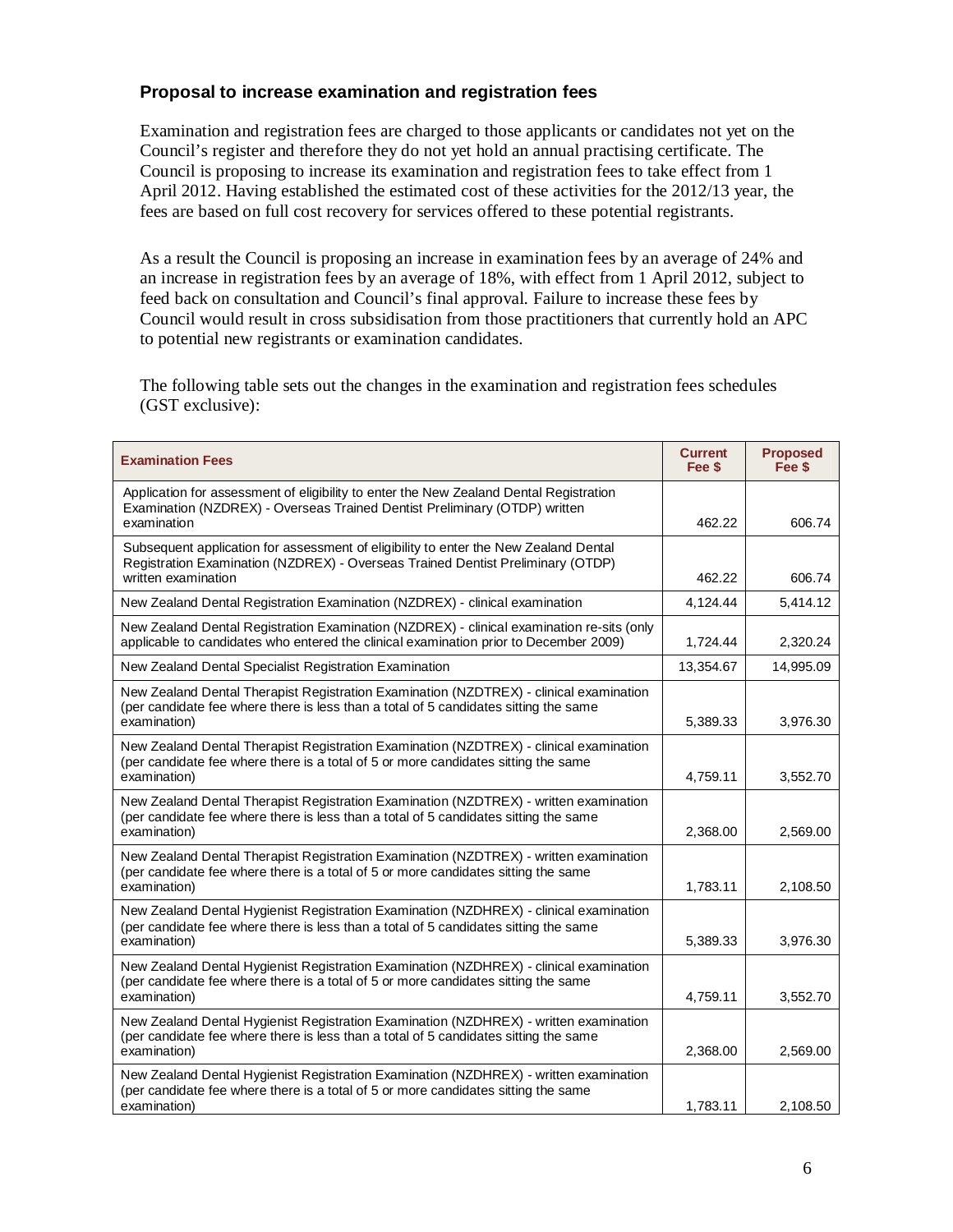| New Zealand Dental Technician Registration Examination (NZDTechREX) - combined<br>examination (per candidate fee where there is less than a total of 5 candidates sitting the |          |          |
|-------------------------------------------------------------------------------------------------------------------------------------------------------------------------------|----------|----------|
| same examination)                                                                                                                                                             | 2.501.33 | 3,176.30 |
| New Zealand Dental Technician Registration Examination (NZDTechREX) - combined<br>examination (per candidate fee where there is a total of 5 or more candidates sitting the   |          |          |
| same examination)                                                                                                                                                             | 2,003.56 | 2,677.10 |

| <b>Registration Fees</b>                                                                                                                   | <b>Current</b><br>Fee \$ | <b>Proposed</b><br>Fee \$ |
|--------------------------------------------------------------------------------------------------------------------------------------------|--------------------------|---------------------------|
| New Graduates (NZ qualified or NZDREX Qualified) - application for registration                                                            | 311.11                   | 384.57                    |
| TTMR - application for registration                                                                                                        | 311.11                   | 384.57                    |
| Overseas Applicants with Prescribed Qualifications - assessment of eligibility to be<br>registered                                         | 466.67                   | 576.86                    |
| Overseas Applicants with Prescribed Qualifications - application for registration                                                          | 311.11                   | 384.57                    |
| Applicant with Non-Prescribed Qualification - assessment of eligibility to be registered                                                   | 2,032.00                 | 2,517.42                  |
| Applicant with Non-Prescribed Qualification - application for registration                                                                 | 311.11                   | 384.57                    |
| Applicant with Non-Prescribed Qualification - resubmission of application for assessment of<br>eligibility to be registered                | 1,885.33                 | 2,258.85                  |
| Applicant with Non-Prescribed Specialist Qualification - assessment of eligibility to be<br>registered                                     | 2,856.89                 | 3,315.42                  |
| Applicant with Non-Prescribed Specialist Qualification - application for registration                                                      | 311.11                   | 384.57                    |
| Applicant with Non-Prescribed Specialist Qualification - resubmission of application for<br>assessment of eligibility to be registered     | 1,885.33                 | 2,258.85                  |
| Application for the removal of an exclusion(s) on the scope of practice after completion of a<br>Dental Council approved course            | 171.18                   | 211.51                    |
| Application for the removal of an exclusion(s) on the scope of practice after completion of a<br>course not approved by the Dental Council | 315.93                   | 384.57                    |
| Application for registration with a prescribed qualification in an additional scope of practice                                            | 311.11                   | 384.57                    |
| Application for registration with a non prescribed qualification in an additional scope of<br>practice                                     | 559.11                   | 594.57                    |
| Application for additional registration advice                                                                                             | 311.11                   | 384.57                    |
| Restoration to the Dental Register                                                                                                         | 311.11                   | 384.57                    |
| Application to Transfer From retention to practising where applicant subject to recency of<br>practice policy                              | 176.00                   | 230.74                    |
| Application to undertake supervised Orthodontic Auxiliary practice while undertaking a<br>prescribed training course                       | 62.22                    | 76.91                     |
| Supply of Certificate of Good Standing                                                                                                     | 93.33                    | 115.37                    |
| Supply of replacement certificate or any other certificate                                                                                 | 62.22                    | 76.91                     |

# **Additional processing APC Fee**

It is proposed that an additional processing APC fee for all professions will be introduced for the first time in 2012. All practising oral health practitioners who wish to **renew** their APC for the following year must submit an application and pay the APC fee **before** their existing APC expires. When a registrant applies for an APC after the expiry date of 31 March of his/her APC (30 September for dentists & dental specialists) the processing of the application is more onerous and time consuming than for an ordinary renewal application received before the expiry date.